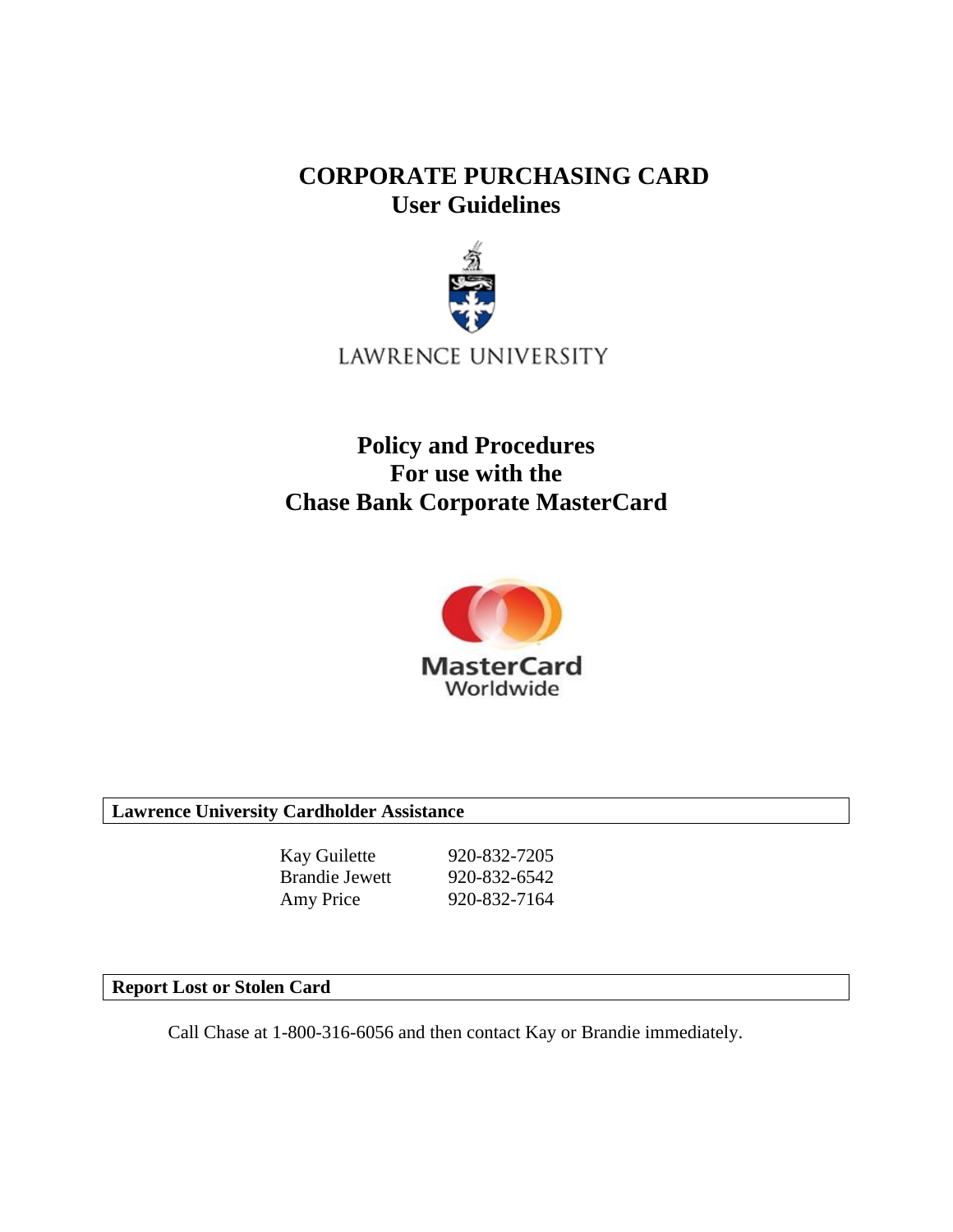## **CORPORATE CARD PROGRAM POLICY & PROCEDURES**

The Chase Bank MasterCard Purchasing Program has been selected as the payment method of choice for travel and entertainment and every day procurement of operating expenses. Each card is issued to those needing to purchase goods or services, with the understanding these individuals will be spending university funds with the implied permission of their manager.

Transactions placed on the Purchase Cards must be strictly for the use and benefit of Lawrence University. *No personal use of the cards is allowed.* The card or card number is not transferable and must be surrendered to an employee's Manager or Program Administrator upon request or when leaving Lawrence University.

Certify provides a web-based financial and information management tool for Lawrence University users*.* Cardholders will be responsible for going to the Certify website to review purchase activity and assign the proper general ledger codes for transactions occurring on their assigned card(s). All transactions must be reviewed, GL coded and receipts uploaded no less than semi-monthly without exception. Authorized cardholders are required to provide descriptions of business purpose, and have their manager approve the transactions within the paperless Certify expense management system. After manager approval, the purchase card reports flow into the Financial Services queue in Certify. All transactions being disputed due to lost or stolen cards, incorrect dollar amounts and fraud must be submitted to the Program Administrator in the Finance Department.

### **Cardholder Responsibility:**

Issuance of a Purchasing Card is a relationship of trust between cardholders, managers, and Lawrence University. It is important to remember that when using the card, you are expending university funds with the permission of your manager. Your expenditures are held to the highest degree of trust and accountability.

\*\*\*\*Lawrence University may block your card from future purchases if reports are not processed in Certify within 2 months of the close of the purchasing period.\*\*\*\*

### **Cardholder Responsibility-Transaction Processing:**

*Receipts*—You must obtain documentation for all transactions on your account including credits. These receipts, invoices, or other documents are required for IRS and audit purposes. Proper forms of transaction documentation include an invoice, itemized cash register receipt, sales slip or handwritten receipt signed by an employee of the supplier. If a receipt for a transaction greater than \$25 is lost, complete a Certify Missing Receipt form for each missing document.

#### **Purchasing Policy:**